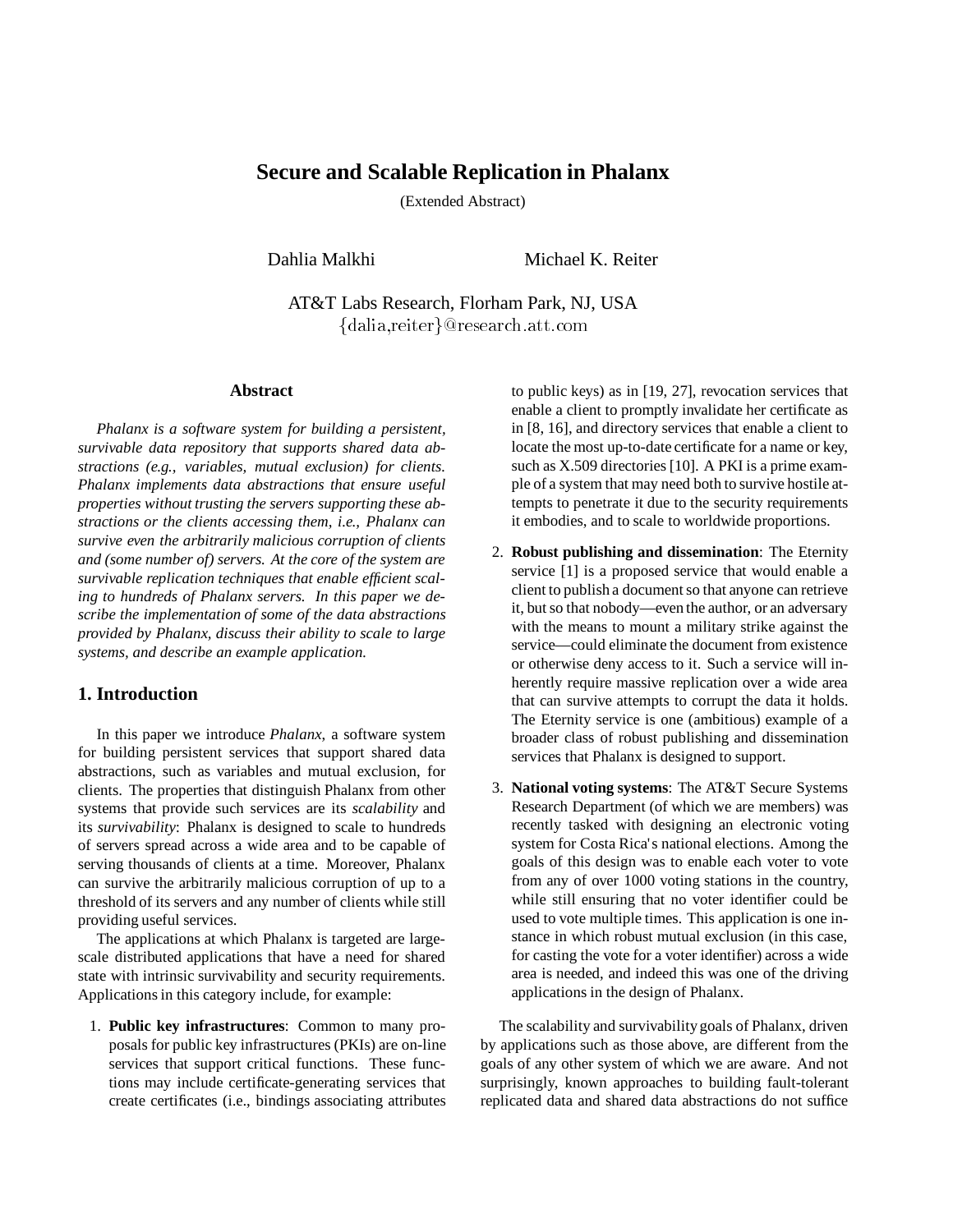for our goals. In particular, the foremost approach for building a survivable service today is *state machine replication* [28], in which every (available) server receives, processes, and responds to every client request; some examples of systems implementing this approach are [29, 26, 11]. Because every server must reliably receive every request, this approach generally does not scale well. Numerous other approaches that support persistent and/or replicated data in a distributed system with tolerance to only benign (crash) failures are not suitable, either. These can be coarsely categorized as group communication systems (see [25]), distributed transactional systems (e.g., Argus [15], and Thor [18]), and shared-memory emulation systems (e.g., Ivy [17] and Munin [3]). Though these systems allow more efficient data access than Phalanx, their simpler access protocols cannot mask the arbitrary corruption of data replicas.

Phalanx therefore is constructed using a different approach in order to meet its scalability and survivability goals. At the foundation of Phalanx are novel *quorum* constructions that enable clients to complete operations on shared data objects after interacting with only a typically small subset (quorum) of servers, with no centralized locking or management, and with no server-to-server interaction. Quorums can be surprisingly small—e.g., comprised of only  $O(\sqrt{n})$  out of a total of *n* servers—and thus client access protocols can efficiently scale to hundreds and possibly even thousands of servers. Quorum systems can be constructed to tolerate failures ranging from benign to fully arbitrary [20, 23], and for either type of failure can provide either strict consistency guarantees or only probabilistic ones [24]. Phalanx allows clients to dynamically tune the quorums they use for their application needs.

Quorums are fundamental to Phalanx, and all objects are implemented using quorum-based protocols. The basic operation performed by a Phalanx client is a *quorum remote procedure call* (Q-RPC; see Figure 1), which is the equivalent of performing the same RPC to each server in some quorum. Over Q-RPC, Phalanx servers implement an object store that is accessed by object stubs residing at clients. One of the purposes of this paper is to describe the implementation of two types of objects implemented at this layer:

- 1. **Shared variables**: A shared variable supports read and write operations by clients. For most classes of failure assumptions, we guarantee *atomic* updates [14, 22], and under the most severe failure scenarios readers, writers, and (a limited number) of servers are all untrusted—then we provide only *safe* semantics [14, 22].
- 2. **Mutual exclusion**: A mutual exclusion object grants a right to at most one client out of some number of contending clients. Phalanx supports *at-most-one* mutual exclusion and *exactly-one* mutual exclusion ob-



**Figure 1. Phalanx system architecture**

jects, differing in the conditions which guarantee that some client succeeds in gaining the right.

Using these and other objects, we are presently developing higher-level services and applications for clients, including transactions on multiple objects. In Section 6, we demonstrate one such application, an electronic voting system built over Phalanx.

# **2. System model and preliminaries**

We presume a system model consisting of *servers* and *clients*that need not necessarily be distinct. A *correct* client or server is one that obeys its functional specification. One that deviates from its specification is*faulty*. Faulty clients or servers can exhibit arbitrary (Byzantine) behavior, including collaborating with other faulty clients and servers. We assume that at most  $b$  servers fail. Throughout this paper it is convenient to further partition the faulty clients into two sets: those that fail benignly and the *dishonest*. Formally, the only property that this partition must have is that any client that ever suffers a "truly Byzantine" failure—i.e., any failure that cannot be classified as a crash, omission, or timing failure [4]—must be classified as dishonest. The *honest* clients are all those that are not dishonest, i.e., all correct and benignly faulty ones.

As mentioned in Section 1, our protocols leverage the power of *quorum systems* to make operations as efficient as possible. A quorum system  $Q$  is a set of subsets of servers with the property that for any  $Q_1, Q_2 \in \mathcal{Q}, Q_1 \cap Q_2 \neq \emptyset$ .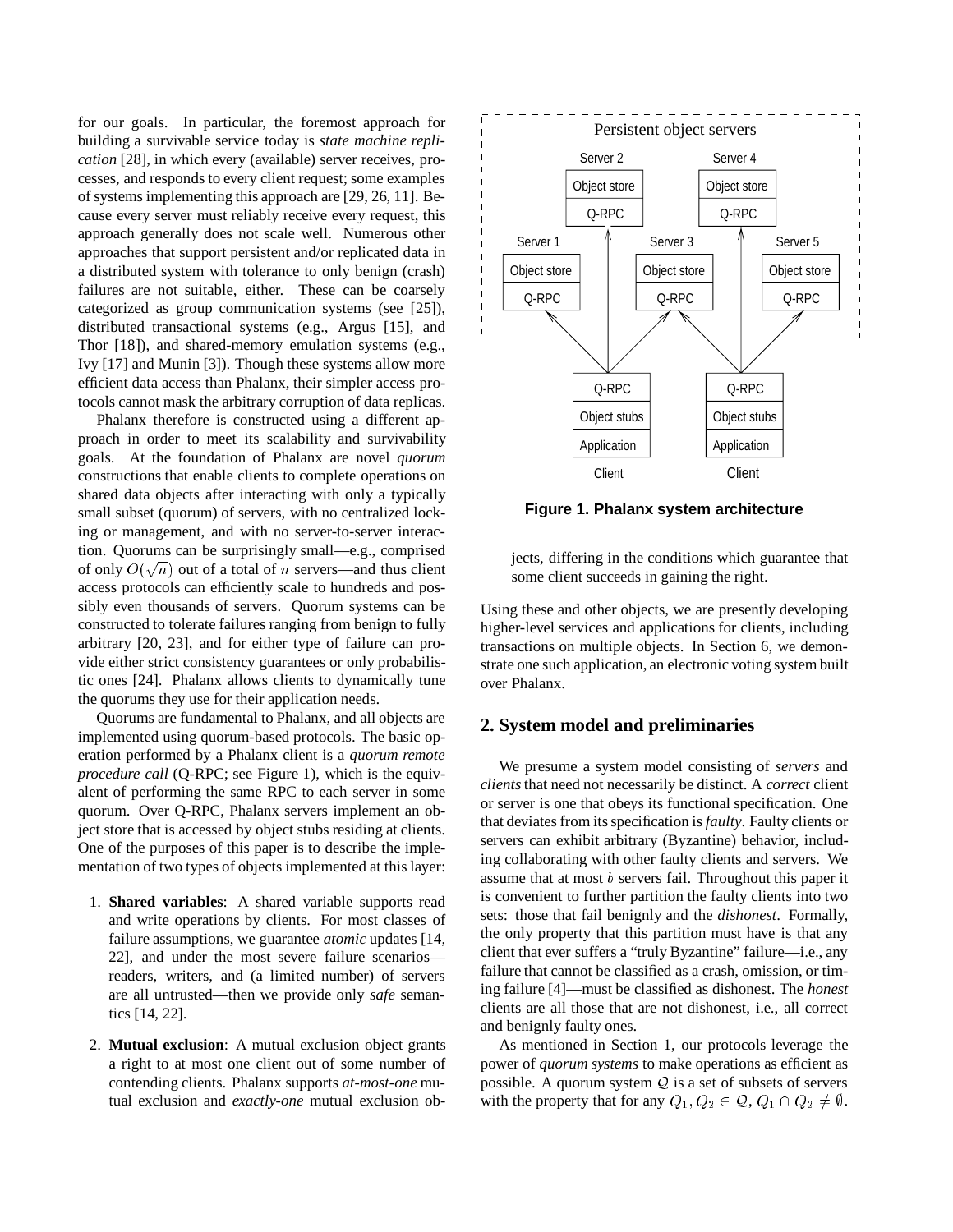Intuitively, this property can be used to ensure that consistency is preserved across multiple operations performed at different quorums. For example, supposing only benign failures for the moment, if a client reads a variable at a quorum of servers, then because there is a server in that quorum that also received the last-written value of the variable, then the client will be sure to obtain it. Of course, in our setting, simply requiring a non-empty intersection between two quorums may not suffice, since all servers in that intersection may be "truly Byzantine" faulty. Therefore, in the following sections we will make use of several variations of quorum systems that are better suited to our environment.

To make use of quorums, clients communicate to servers via a *quorum remote procedure call*. Given a quorum system, a client's invocation of  $Q-RPC(m)$ , where m is a request, returns responses from a quorum of servers to the request m. To do this,  $Q-RPC(m)$  sends m to servers as necessary to collect responses from a quorum, and then returns these responses to the client. The Q-RPC module provides additional interfaces, e.g., that enable a calling routine to specify servers to avoid because those servers have been detected to be faulty (e.g., based on responses they returned to other Q-RPCs), or that enable a calling routine to issue a query to a partial quorum to complete a previous Q-RPC in which faulty servers returned useless (e.g., syntactically incorrect) values. For the purposes of this paper, however, we omit these interfaces from further discussion. In our protocols, correct servers never send messages to other servers, and correct clients never send messages to other clients.

We assume the existence of trapdoor one-way functions [5], which are sufficient for constructing digital signature schemes. In our protocols, we will often assume that a client or server possesses a private key known only to itself with which it can *digitally sign* messages, and that any other client or server can verify the origin of that signed message. Not all messages will be signed; we will explicitly indicate that the message m is signed by u by denoting it  $\langle m \rangle_u$ .

# **3. Shared variables**

We begin by describing the implementation of *shared variables* in Phalanx. A shared variable supports *read* and *write* operations on it, by which clients can read and update the variable, respectively.

A variable  $x$  is represented in our system by a single copy at each server. That is, every server u maintains a copy  $x_u$ of the variable x and an associated timestamp  $t_{x,u}$ , initially zero. In our protocol descriptions that follow, we assume that there is a set  $W_x$  of *writers* that have permission to write to  $x$ , and that servers and readers can test whether a given client is a member of  $W_x$  (e.g.,  $W_x$  could be encoded in the name of  $x$  or stored in a separate variable). During a write by some  $w \in W_x$ , the timestamp  $t_{x,u}$  is updated at

some servers u. Our protocols require that writes by different writers result in different timestamps, and thus for each writer w there is a known set  $T_w$  of timestamps that does not intersect  $T_{w'}$  for any other  $w' \in W_x$ . The timestamps in  $T_w$  can be formed, e.g., as integers appended with the name of  $w$  in the low-order bits.

There are two different variable implementations that Phalanx supports, namely one that assumes that the writers of a variable are honest (Section 3.1) and (a more expensive) one that makes no assumptions about writers (Section 3.2). These two protocols build upon two similar but weaker protocols in [20].

As a practical matter, we note that shared variables can be used to store arbitrary contents, e.g., large files. In the case of large files, though, it may be desirable to read and write only portions of the file rather than the entire contents of such "variables". This can be performed with minor changes to our protocols below, but in this case, our protocols achieve (only) safe variable semantics.

## **3.1. Honest writers**

When all writers of a variable are assumed to be honest, the main job of the variable read and write protocols is to ensure that faulty servers and readers cannot mislead honest clients. Suppose that each  $w \in W_x$  holds a private signing key and each possible reader of the variable holds the corresponding public key. Then, the task of masking the behavior of faulty servers becomes particularly simple. It suffices for w to digitally sign its updates to the variable, and for all clients to employ a quorum system that ensures that some *correct* server is in the intersection of a write quorum and a subsequent read quorum. This correct server can then forward the digitally signed update to the reader, enabling it to verify  $w$ 's digital signature on the value and adopt this value.

The class of quorum systems that is required in this case is called a <sup>b</sup>*-dissemination* quorum system [20]. A <sup>b</sup>dissemination quorum system is one that ensures that the intersection of any two chosen quorums contains at least one correct server despite up to  $b$  faults. More precisely, a quorum system <sup>Q</sup> is a <sup>b</sup>*-dissemination quorum system* if for every  $Q_1, Q_2 \in \mathcal{Q}, |Q_1 \cap Q_2| \geq b + 1$ . Note that if it is presumed that no servers are dishonest  $(b = 0)$ , then a bdissemination quorum system reduces to a regular quorum system.

Given a <sup>b</sup>-dissemination quorum system, operations on the shared variable are implemented as follows:

**Write:** For a writer  $w \in W_x$  to write the value v into x, it

1. performs a Q-RPC to obtain a set of timestamps  ${t_{x,u}}_{u \in Q_1}$  currently held at a quorum  $Q_1$  of servers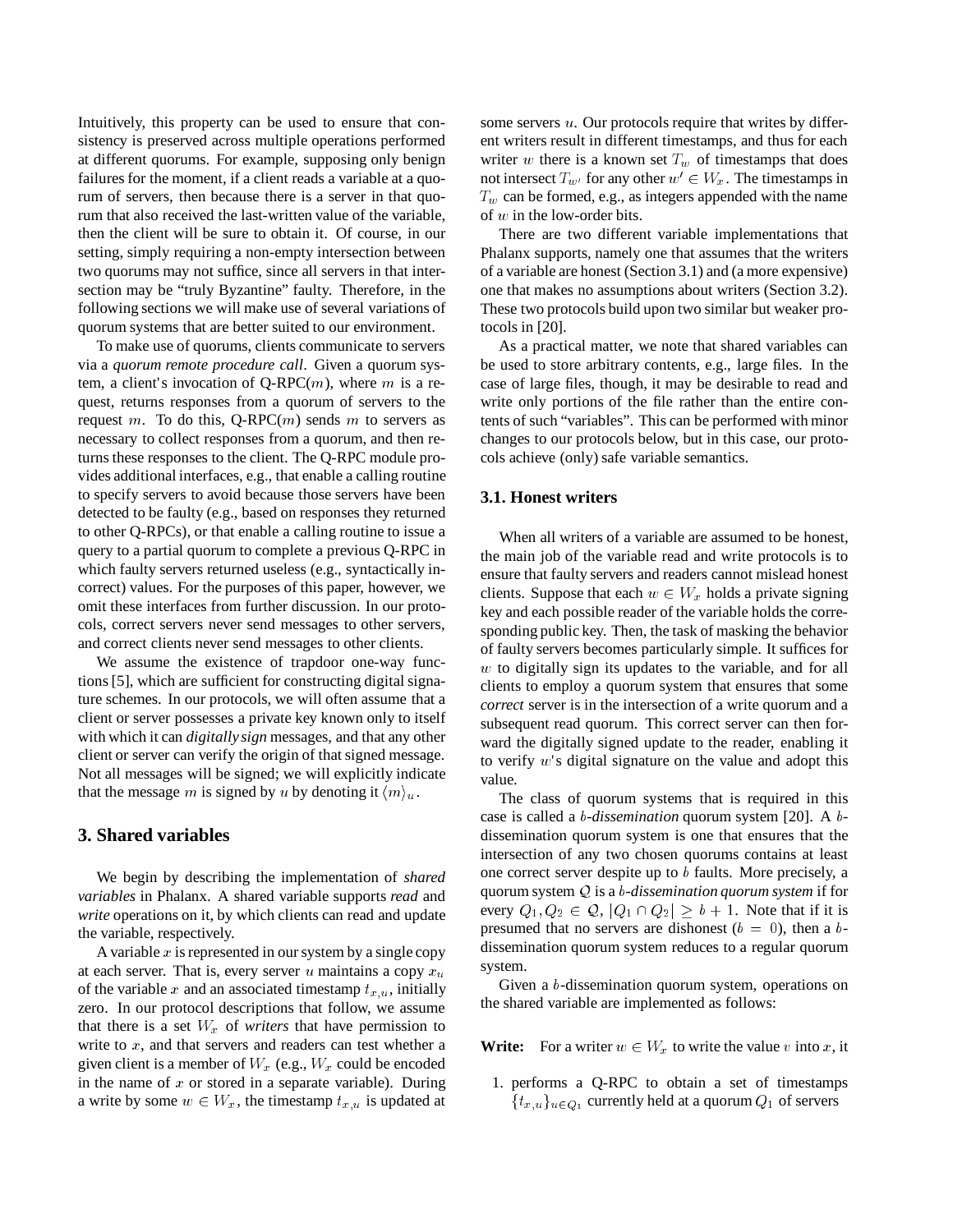- 2. chooses a timestamp  $t \in T_w$  greater than the highest timestamp value, and
- 3. performs a second Q-RPC to send  $\langle v, t \rangle_w$  to each server in some quorum  $Q_2$ .

**Read:** For a client to read x, it

- 1. performs a Q-RPC to obtain a set of signed value/timestamp pairs  $\{\langle v_u, t_u \rangle_{w_u}\}_{u \in Q_1}$  currently held at a quorum  $Q_1$  of servers
- 2. chooses the pair  $\langle v, t \rangle_w$  such that  $w \in W_x$  and, among all such pairs, that has the highest timestamp  $t$
- 3. performs a second Q-RPC to "write back"  $\langle v, t \rangle_w$  to servers, to guarantee that  $\langle v, t \rangle_w$  is stored at some quorum  $Q_2$ , and
- 4. returns <sup>v</sup> as the result of the read operation.

In either case, when a server u receives a pair  $\langle v, t \rangle_w$ such that  $w \in W_x$ ,  $t \in T_w$ , and  $t > t_{x,u}$ , then it stores v,  $t$  and  $w$ 's signature. In practice, the "write back" Q-RPC of a read operation can be optimized to send  $\langle v, t \rangle_w$  to a server only if it did not already respond with  $\langle v, t \rangle_w$  in the previous Q-RPC.

The digital signature by the writer serves two purposes. First, it prevents a faulty server from forging a value and convincing a client to accept it, since a correct client accepts only values signed by a writer. Second, it prevents a faulty reader from forging a value and convincing a server to accept it when it writes its chosen value back at the end of the read protocol.

Informally, our protocol above guarantees that writes to the variable are *atomic*, so that read and write operations throughout the system appear to occur sequentially. To properly present the semantics provided by our protocols and prove their correctness requires extending the standard treatment of concurrent objects in benign failure environment [14, 9] to an environment with Byzantine clients, which is beyond our scope here. The interested reader is referred to [22] for a formal treatment of this subject. Due to space limitations, we omit a proof for our protocol here.

#### **3.2. Dishonest writers**

In this section, we address the case that writers may be dishonest. A natural question to ask is: why should we attempt to provide *any* variable semantics in this case? After all, a dishonest writer could presumably repeatedly write a variable with different values so that no two variable reads ever return the same contents. However, we would like to restrict the damage done by a faulty client so that if it eventually stops, the system will be in (or will return to) a consistent state. Additionally, in some applications, variables can

be written only a limited number of times or with only a limited frequency. For example, in the Eternity service briefly described in Section 1, the act of publishing a file is the *only* time that it can be written, i.e., it can be written once. Similarly, in Section 6 we describe another application in which a variable is written at most once. In such cases, a dishonest client should not be able to publish a variable so that different readers see different variable contents. Another example would be an intrusion detection application in which audit logs are consolidated at Phalanx at regular intervals for dissemination to analysis programs; between checkpoints, variables are rendered unwriteable. Our variable implementation presented here at least ensures that between writes, readers will have consistent variable semantics on which to base their analysis efforts.

The first difficulty that arises in treating dishonest writers is that the writer might send different updates to different servers. To guard against this, an *echo* protocol is employed in all write operations to guarantee agreement on the written value among the servers. The echo protocol borrows its name and functionality from the echo protocol in Rampart [26]. An echo protocol works as follows: To send an update to the servers, a writer first obtains signed "echoes" for the update from a quorum of servers. It then writes the new value with the attached set of echoes to each server in some quorum. Since any two quorums intersect, it is not possible for a writer to obtain a full quorum of echoes for each of two different values with the same timestamp, provided that no correct server echoes more than one value with the same timestamp. As a result, the value written with a given timestamp is unique.

Though this suffices to ensure unique updates to the servers, it does not suffice to ensure that readers can identify the correct value. In the previous section, readers relied on the digital signature of the writer to filter out forged values from faulty servers. In the case of a dishonest writer, however, this signature is useless, and so we rely instead on correct servers to mask out the forged values of faulty servers. This is achieved by making use of a <sup>b</sup>*-masking quorum system* [20], where a quorum system <sup>Q</sup> is a <sup>b</sup>*-masking quorum system* if for every  $Q_1, Q_2 \in \mathcal{Q}, |Q_1 \cap Q_2| \geq 2b+1$ . Again, if it is presumed that no servers are dishonest  $(b = 0)$ , then a <sup>b</sup>-masking quorum system reduces to a regular quorum system.

The protocol here employs a  $b$ -masking quorum system Q to perform read and write operations as follows:

**Write:** For a writer  $w \in W_x$  to write the value v, it

- 1. performs a Q-RPC to obtain a set of timestamps  ${t_{x,u}}_{u \in Q_1}$  currently held at a quorum  $Q_1$  of servers
- 2. chooses a timestamp  $t \in T_w$  greater than the highest timestamp value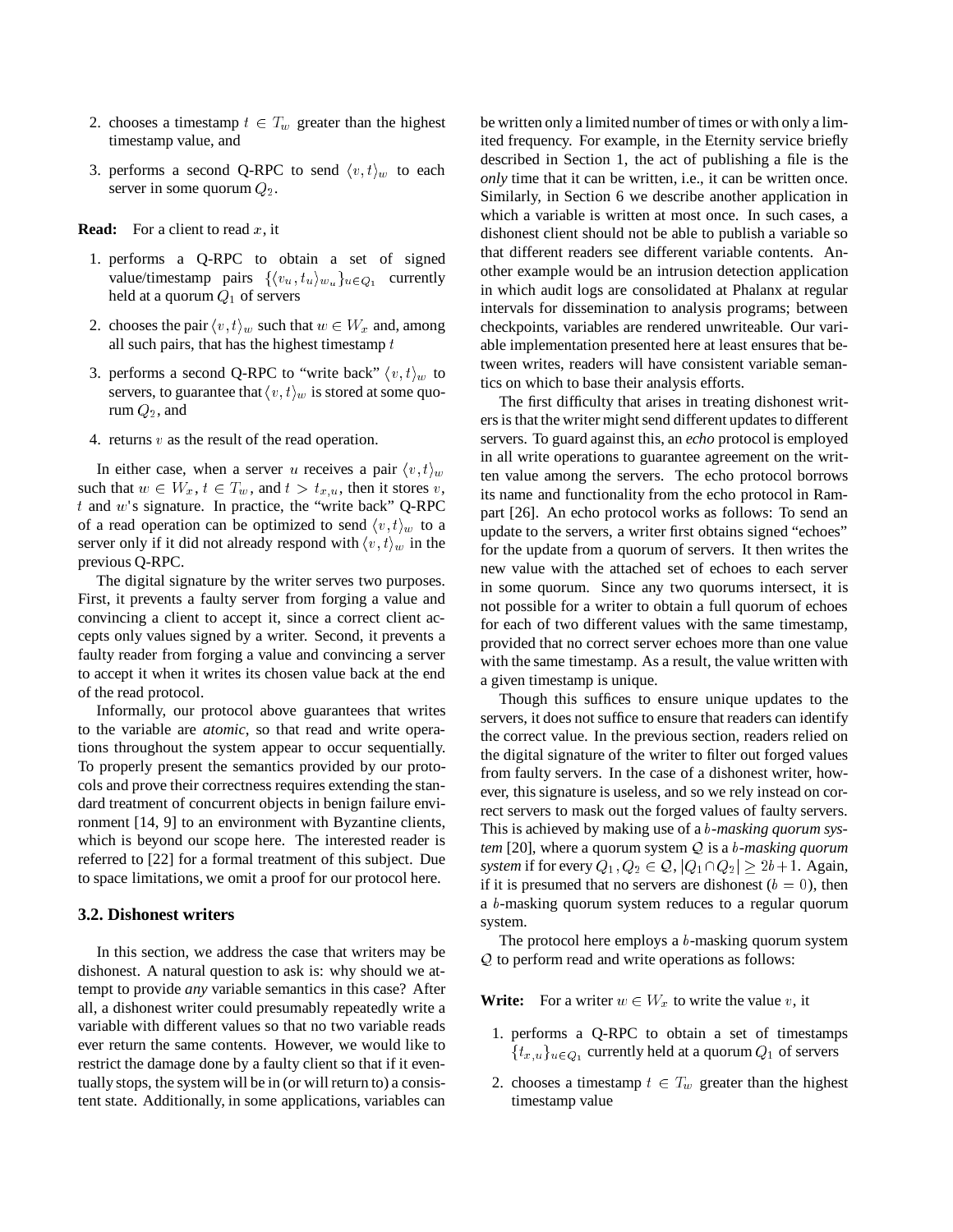- 3. performs a second Q-RPC to send  $\langle v, t \rangle$  to servers, to obtain signed echoes for  $\langle v, t \rangle$  from a quorum  $Q_2$  of servers
- 4. performs a third Q-RPC to forward the echoes from  $Q_2$  and write  $\langle v, t \rangle$  at a quorum of servers.

**Read:** For a client to read a variable x, it

- 1. performs a Q-RPC to obtain  $\{\langle x_u, t_{x,u}\rangle_u\}_{u\in Q_1}$ , i.e., the value/timestamp pairs currently held at a quorum  $Q_1$  of servers, each pair digitally signed by the server that holds it
- 2. discards any value/timestamp pair returned by  *or* fewer servers, and chooses from the remaining the pair  $\langle v, t \rangle$  (that occurs in  $b + 1$  responses) with the largest timestamp  $t$ . (If no such pair exists, the client returns  $\perp$  as the result of the read operation.)
- 3. performs a second Q-RPC to "write back"  $\langle v, t \rangle$  along with  $b + 1$  server signatures for it, and
- 4. returns  $v$  as the result of the read operation.

In the write protocol, a server generates a signed echo for  $\langle v, t \rangle$  only if  $w \in W_x$ ,  $t \in T_w$ , and it has not previously echoed  $\langle v', t \rangle$  for any  $v' \neq v$ . In a write protocol and the write-back phase of a read, each server  $u$  modifies  $x_u$  and  $t_{x,u}$  only if t is greater than the value it already holds in  $t_{x,u}$  and if the request is accompanied by signed echoes for  $\langle v, t \rangle$  from a quorum of servers (in the write protocol) or  $b + 1$  server signatures on  $\langle v, t \rangle$  (in the write back).

As in the case for honest writers above, we informally state here that the protocols above achieve a *safe read/write variable* semantics, so that the variable eventually stabilizes to a consistent state after writes complete, but may return arbitrary values to a reader while being written.

We also note that in the case of honest writers, the protocol in this section can be used to implement safe variable semantics without requiring signatures by clients. Moreover, in that case, the "echo" phase can be omitted.

# **4. Mutual exclusion**

In addition to the need for shared state, many applications need mechanisms to coordinate updates to that state or to otherwise enforce mutual exclusion for other operations. In this section, we outline two classes of mutual exclusion objects that we have developed for Phalanx. The two classes of mutual exclusion objects that we describe here differ in their liveness properties. Each type provides a "contend" operation that either succeeds or fails. The first type guarantees that if a client is alone in contending for mutual exclusion, then that client succeeds, though no client might succeed if multiple clients contend for it. Accordingly, we call this "at-most-one" mutual exclusion, indicating that at most one (but possibly zero) clients succeed. The second type ensures that some client succeeds no matter how many (but at least one) contend for mutual exclusion; we call this "exactly-one" mutual exclusion.

## **4.1. At-most-one mutual exclusion**

In some applications, one may need to achieve exclusive access to certain resources, but contention for those resources may *a priori* be unlikely or indicative of foul play. For example, one of the goals in an electronic election system may be to ensure that each voter identifier can be used to cast a vote only once. Achieving this may require enforcing mutual exclusion on attempts to cast a vote for each voter identifier, thereby precluding its use at multiple voting stations. Contention for a voter identifier indicates an attempt to use the voter identifier multiple times, and the vote can be (and probably should be) delayed until this contention is resolved. For such circumstances, here we describe the implementation of at-most-one mutual exclusion in Phalanx.

To implement an at-most-one mutual exclusion object  $x$ , each server u maintains a variable  $x<sub>u</sub>$ , initially set to "free". The protocol makes use of a <sup>b</sup>-dissemination quorum system <sup>Q</sup> over the servers (see Section 3.1). To contend for  $x$ , a client digitally signs a request to contend and sends it via a Q-RPC. When a server receives a properly signed request from a client, it returns its value of  $x_u$  and, if  $x_u$ is presently free, assigns  $x_u$  to be the signed request from the client. The client succeeds if it receives responses from every server in some quorum, and none of these responses is a properly signed request by another client. It is easy to verify that this mutual exclusion protocol achieves the following properties: (i) at most one client succeeds; (ii) if  $c$ is honest and succeeds, then  $c$  contended for mutual exclusion; and (iii) if only one client contends and that client is correct, then that client succeeds.

If each server digitally signs its free response to a client, then a client can use the collection of signed free responses from a quorum of servers as proof that it succeeded in its contention for mutual exclusion. That is, the client can use this as an access token to access the objects guarded by the mutual exclusion object.

#### **4.2. Exactly-one mutual exclusion**

The objects of Section 4.1 lack any guarantee of some client succeeding, except in the case that only a single correct client contends for mutual exclusion. In this section, we describe a mutual exclusion object guaranteeing that some client will succeed no matter how many contend for it.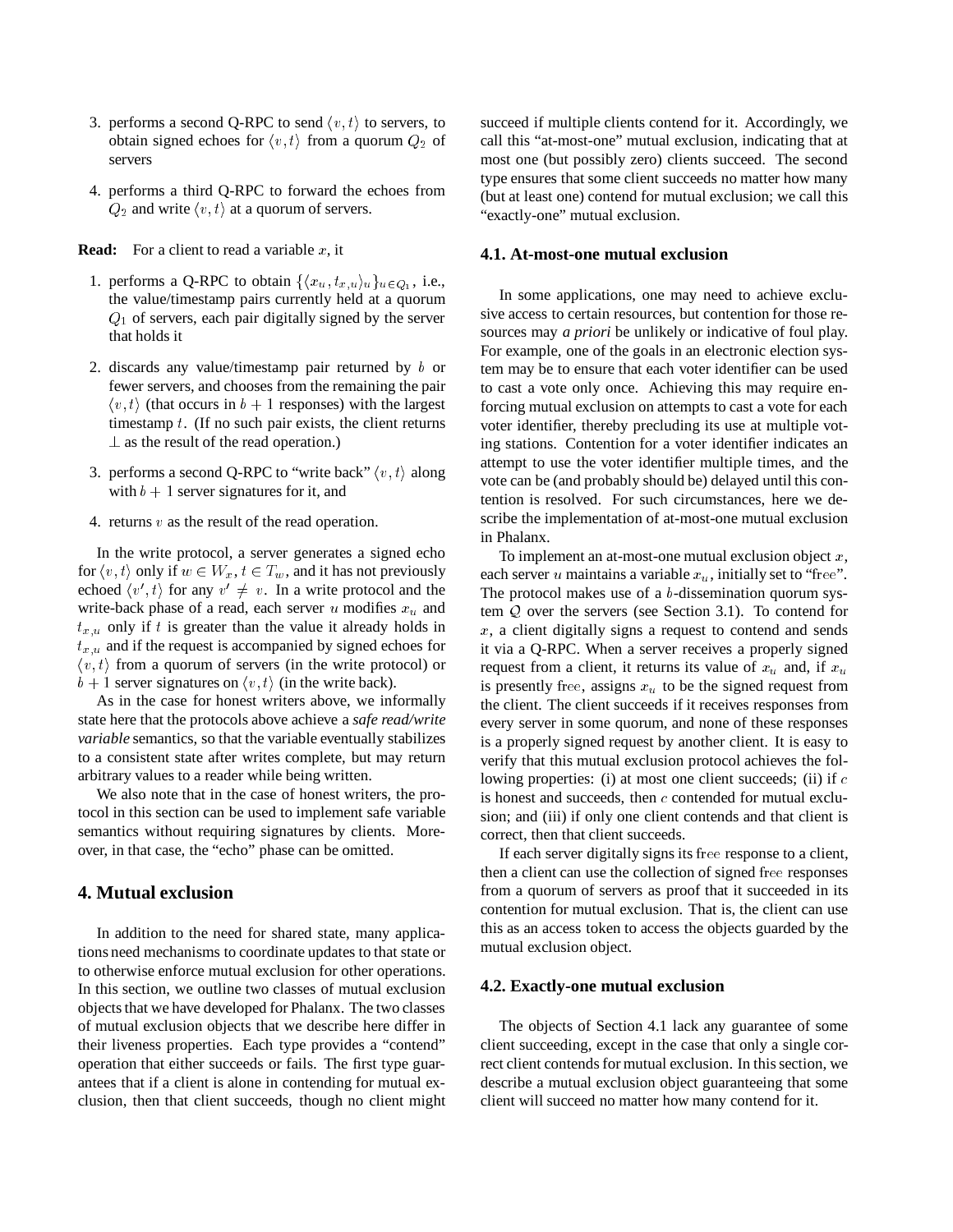Central to the implementation of these objects in Phalanx are *consensus objects*. Abstractly, a consensus object is a shared object to which a client can *propose* a value and receive a single value in return. The consensus object returns the same value to each client, and the returned value is one proposed by some client. That is, the returned values satisfy the following properties: (i) If any honest client receives v, then all correct clients receive v; and (ii) if any honest client receives  $v$ , then some client proposed  $v$ . It is wellknown that no protocol satisfying (i) and (ii) can guarantee that clients receive a value in a finite number of steps [7]. Phalanx thus employs randomization to ensure that correct clients receive the consensus value with probability one. In the case that clients are presumed to be honest, we employ a randomized protocol based on one due to Aspnes and Herlihy [2], and for the general case (i.e., when clients can be dishonest), we use our own protocol [21]. In either case, these consensus protocols terminate in a expected number of operations polynomial in the number of clients.

With consensus objects in hand, implementing exactlyone mutual exclusion is straightforward. Each mutual exclusion object is represented by a consensus object. To contend for mutual exclusion, a client proposes its own identifier as the consensus value. If it receives its own identifier as the consensus value, then it has succeeded in its contention for mutual exclusion.

Simpler emulations of exactly-one mutual exclusion objects using shared variables can be achieved using adaptations of Dijkstra's mutual exclusion algorithm [6] or Lamport's bakery algorithm [12] to the case of faulty clients; see [22]. However, the consensus-object-based implementation described here, while somewhat more complex, offers certain advantages in practice. In particular, it enables a Phalanx server to ascertain, based on local data only, which client has succeeded in its contention (see [21]), e.g., to enforce access control to guarded objects. Due to the quorum structure of our system, the aforementioned simpler solutions to exactly-one mutual exclusion provide less information to servers and thus less capability for these added features. Due to space constraints, here we omit further discussion of these issues.

### **5. Scale**

The scalability that we believe Phalanx can achieve is based on two factors: efficient protocol design that enables Phalanx to scale well as the number of clients grows, and the use of quorum systems that enable Phalanx to scale well as the number of servers grows. In this section, we briefly consider these two factors.

We first note that in our design, clients need never communicate with one another, nor do servers communicate among themselves, and thus, interaction is limited to occur between clients and (quorums of) servers. In examining the variable implementations of Section 3, it should be clear that growth in the number of clients should have minimal impact on the latency of our protocols. Servers process a small constant number of messages and perform a small constant number of computations (in particular, digital signatures and verifications) per read or write operation. As such, growth in the number of clients results in at most a linear growth in the load on each server for variable operations, and with a proper choice of quorum system (see below), this growth can be slow in practice. Our implementation of at-most-one mutex objects also share this property. Our implementation of exactly-one mutex objects does not scale as elegantly, because in the consensus object implementations that we employ [2, 21], the amount of work a client must do to obtain the consensus value is a function of the number of clients that have proposed values for it. However, we expect that in the applications we envision, mutex objects will seldom be contended for by more than a handful of clients at any time.

Scalability with growth in the number of servers is primarily dictated by the quorum system used, as quorum systems exist with a wide array of properties [20, 23, 24]. For example, there are dissemination constructions whose resilience is  $b = \frac{\sqrt{n-1}}{2}$  and that have quorum sizes as small as  $O(n^{3/4})$  (so, e.g., for  $n = 1000$ , quorum size is < 200). Moreover, probabilistic constructions exist with quorums of size  $O(\sqrt{n})$ , that simultaneously have outstanding availability. These latter constructions admit a certain welldefined probability of inconsistency in any given operation.

The best quorum system to use can differ from protocol to protocol. Thus we are constructing Phalanx to be flexible as to the quorums it uses to maintain objects, and to allow even switching between quorum systems dynamically at run time. In particular, different Phalanx objects can be maintained simultaneously using different quorum systems.

For particular applications, it may be possible to further tune the quorum system used to enhance the performance of our protocols. For example, if it is known that variable reads far outnumber variable writes, then it should be possible to employ a quorum construction with distinguished read quorums and write quorums that optimize reads at the cost of more expensive writes.

# **6. Example application: A distributed voting system**

As discussed in Section 1, the design of Phalanx was partly driven by the requirements of an electronic voting system for Costa Rica that we helped to develop. In this section we briefly describe a simplified voting application that we have built using Phalanx. This application both cap-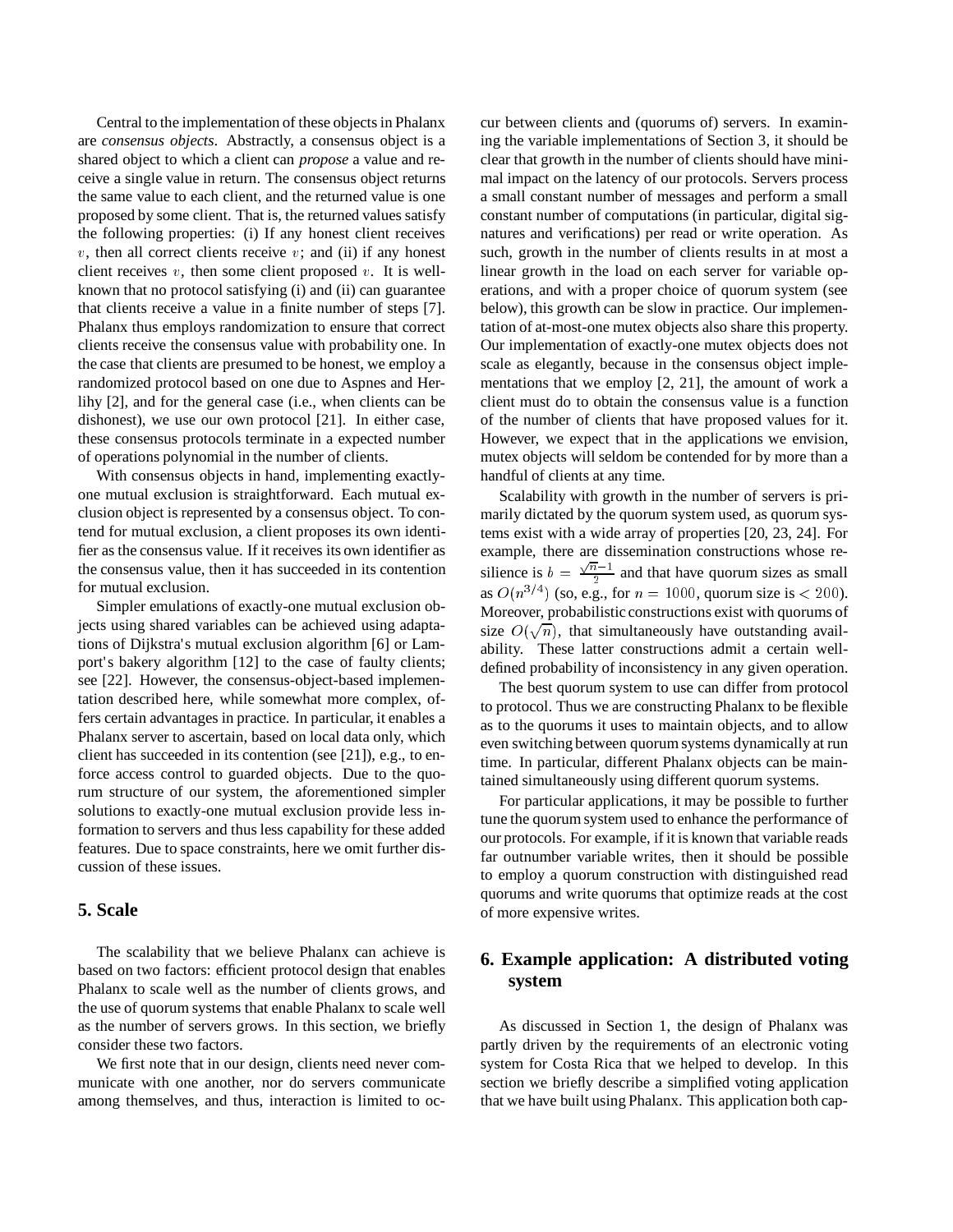tures many of the requirements of the Costa Rican elections and demonstrates some of the features of Phalanx.

In our voting system, there are  $n$  polling stations  $u_1, \ldots, u_n$  that are geographically distributed but that can communicate over a network. It is presumed that  $n$  can be large; e.g., in the case of the Costa Rican elections,  $n > 1000$ . During the course of an election, each voter can visit a polling station to cast her vote. The goals of the election system can be stated informally as follows.

- 1. At the end of the election, there is a consistent perstation, per-candidate vote tally that is available to all polling stations.
- 2. The total number of votes cast in the election is at most the total number of voters who actually voted.
- 3. If polling station  $u$  is correct and voter  $v$  voted at  $u$ , then <sup>v</sup>'s vote is counted correctly in the tally.
- 4. If polling station  $u$  is correct, then all that is revealed about votes cast at  $u$  are (i) which voters voted at  $u$ , and (ii) how many votes were cast for each candidate at <sup>u</sup>. No information about individual votes is revealed (beyond what can be inferred from (i) and (ii)).

We admit the possibility, albeit unlikely, that a polling station could be corrupted (i.e., fails), in which case it could inhibit or change the votes cast by the voters that visit it. Nevertheless, the properties above limit and isolate the effects of a faulty station so that, for example, it can be determined if it could have any effect on the final outcome of the elections.

A voter is named by a voter identifier (VID). It is presumed that each voter is given her VID (e.g., on a voting card) during some registration process that is outside the scope of our system. Each VID is a large, unpredictable string that is not known to the polling stations. However, each polling station holds, for each VID, an *access tag*  $\langle h(VID), \{h(f(s_i, VID))\}\rangle_{1 \leq i \leq n}$  where h is a one-way collision-resistant function, <sup>f</sup> is a pseudo-random function, and  $s_i$  is a large random value known only to  $u_i$ . These access tags are installed at each polling station by the authority overseeing the elections. Upon receiving a VID from a voter, the polling station can determine whether it is valid by seeing if  $h(VID)$  is the first component of any access tag. However, because  $h$  is one-way, these access tags are not helpful in allowing a polling station to predict VIDs. Below we will see that these access tags are also used to ensure property 3 above.

The polling stations in our system act both as Phalanx servers and as clients of the system that make use of Phalanx-replicated objects. As clients, the polling stations employ one at-most-one mutual exclusion object (see Section 4.1) per VID, which is named by the value  $h(V|D)$  and for which station  $u_i$  is allowed to contend only if it includes  $f(s_i, VID)$  in its request to contend. More precisely, the voting protocol proceeds as follows: When a voter visits a polling station, she enters her voter identifier VID and vote at the polling station. The polling station  $u_i$  takes the following steps, in order.

- It computes  $y_1 = h(VID)$  and  $y_2 = f(s_i, VID)$ .
- It confirms that there is an access tag of the form  $\langle y_1, S \rangle$  (where S denotes some set). If not, then VID is not a valid voter identifier, and  $u_i$  rejects it.
- It contends for the mutex object named  $y_1$ , including  $y_2$  in its signed request to contend. If this fails (i.e., some server returns a signed request from another server  $u_j$  containing a  $y_2'$  such that  $h(y_2') \in S$ ), then this VID has already been used in this election and  $u_i$ rejects it.
- It accepts the voter's vote and stores it in a *local* tally.

Each server, upon receiving  $\langle y_1, y_2 \rangle$  in  $u_i$ 's signed request to contend for the mutex object named  $y_1$ , finds the access tag  $\langle y_1, S \rangle$  and verifies that  $h(y_2) \in S$ . If so, the server interprets this request as a request to contend for the object named  $y_1$ .

The second type of shared object employed by polling stations is an untrusted-writer variable (see Section 3.2) per polling station per candidate. At the end of the election,  $u_i$  writes its tally for candidate c into the designated shared variable. Each such tally variable is "write once", i.e., can be written at most once. Once all polling stations have done this, any polling station can compute the overall election results by reading all shared variables and tallying the individual scores from each polling station.

Briefly, the properties described above for our system are achieved as follows. Property 1 is achieved due to the consistency of values written to the untrusted-writer shared variables that, in this case, can be written only once. Property 2 can be ensured during a post-election audit by verifying that each polling station reports a number of votes that is at most the total number of voter identifiers for which it succeeded in its mutual exclusion contentions. Property 3 holds because unless a voter visits another polling station, no other station can contend for her voter identifier (due to the properties of the access tags) and so the correct station that she does visit can complete her vote. Property 4 holds because the only information recorded in shared state is (i) for which voter identifiers have polling stations contended and (ii) the tally for each candidate per polling station.

# **7 Conclusion**

In this paper we introduced the Phalanx software system for the construction of survivable and scalable data repos